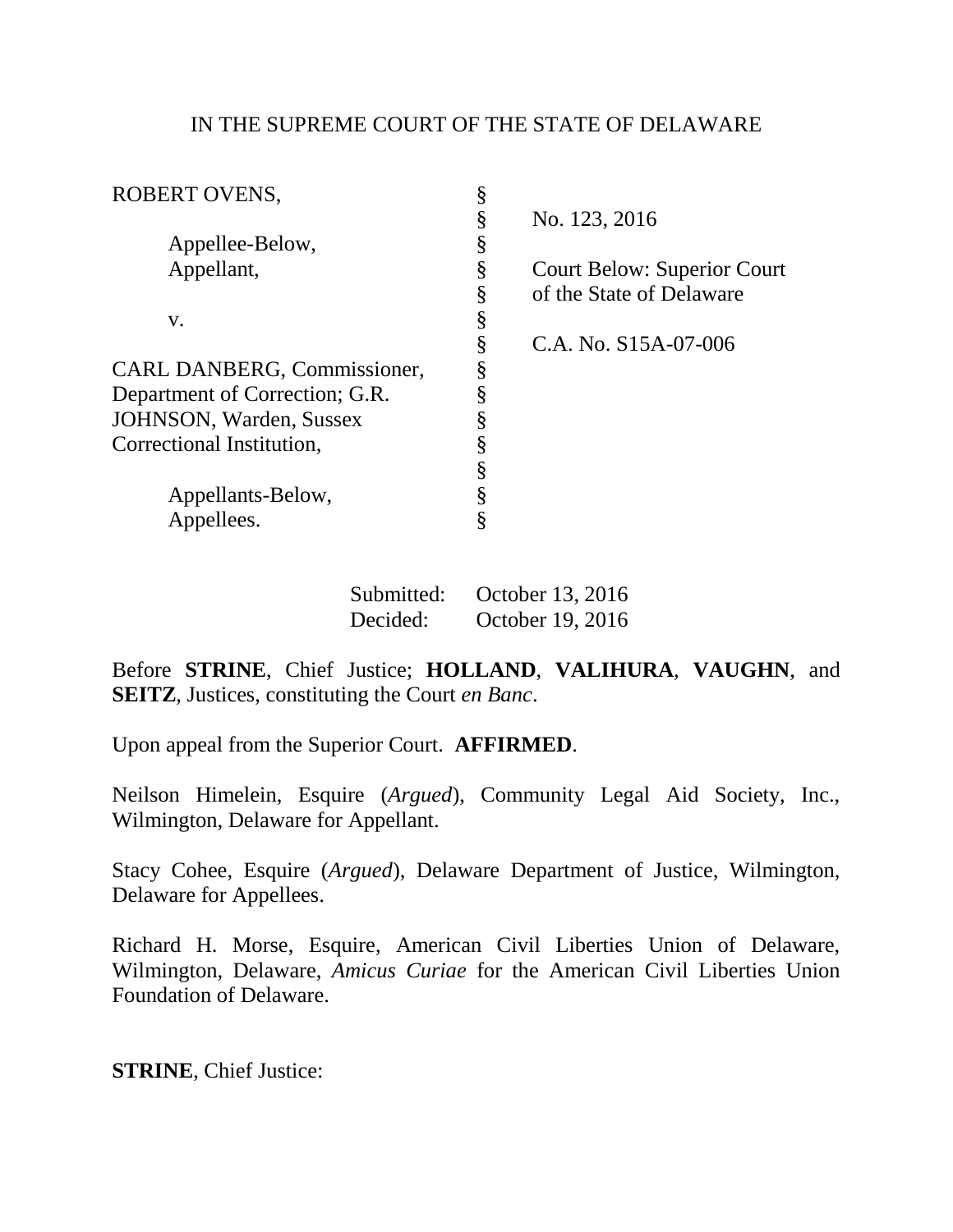### **I. INTRODUCTION**

Section 4504(a) of Title 6 of the Delaware Code, also known as the Delaware Equal Accommodations Law ("Equal Accommodations Law"), prohibits any "place of public accommodation" from denying accommodations, facilities, advantages or privileges provided thereby to a person on the basis of her disability.<sup>1</sup> Robert Ovens appeals from the Superior Court's reversal of the Delaware Human Relations Commission's award of damages, attorney's fees, and costs to Ovens based on the Commission's determination that a prison is a place of public accommodation. The Commission found that the Department of Correction ("DOC"), through its operation of Sussex Correctional Institution ("SCI"), violated § 4504(a) by not providing equal accommodations to Ovens, who is deaf, while he was incarcerated.<sup>2</sup> The Superior Court reversed, concluding that a prison is not a place of public accommodation under the Equal Accommodations  $Law^3$ .

This appeal raises the singular issue of whether a prison is a place of public accommodation for purposes of the Equal Accommodations Law. We conclude that it is not. Ovens' argument hinges on his assertion that a prison is a state agency, and therefore, it falls under the second sentence of  $\S$  4502(14), which includes state agencies, local government agencies, and state-funded agencies in

 $^{1}$  6 *Del. C.* § 4504(a).

 $2$  App. to Opening Br. at 139-43.

<sup>3</sup> *See Danberg v. Ovens*, 2016 WL 626476, at \*3 (Del. Super. Feb. 15, 2016).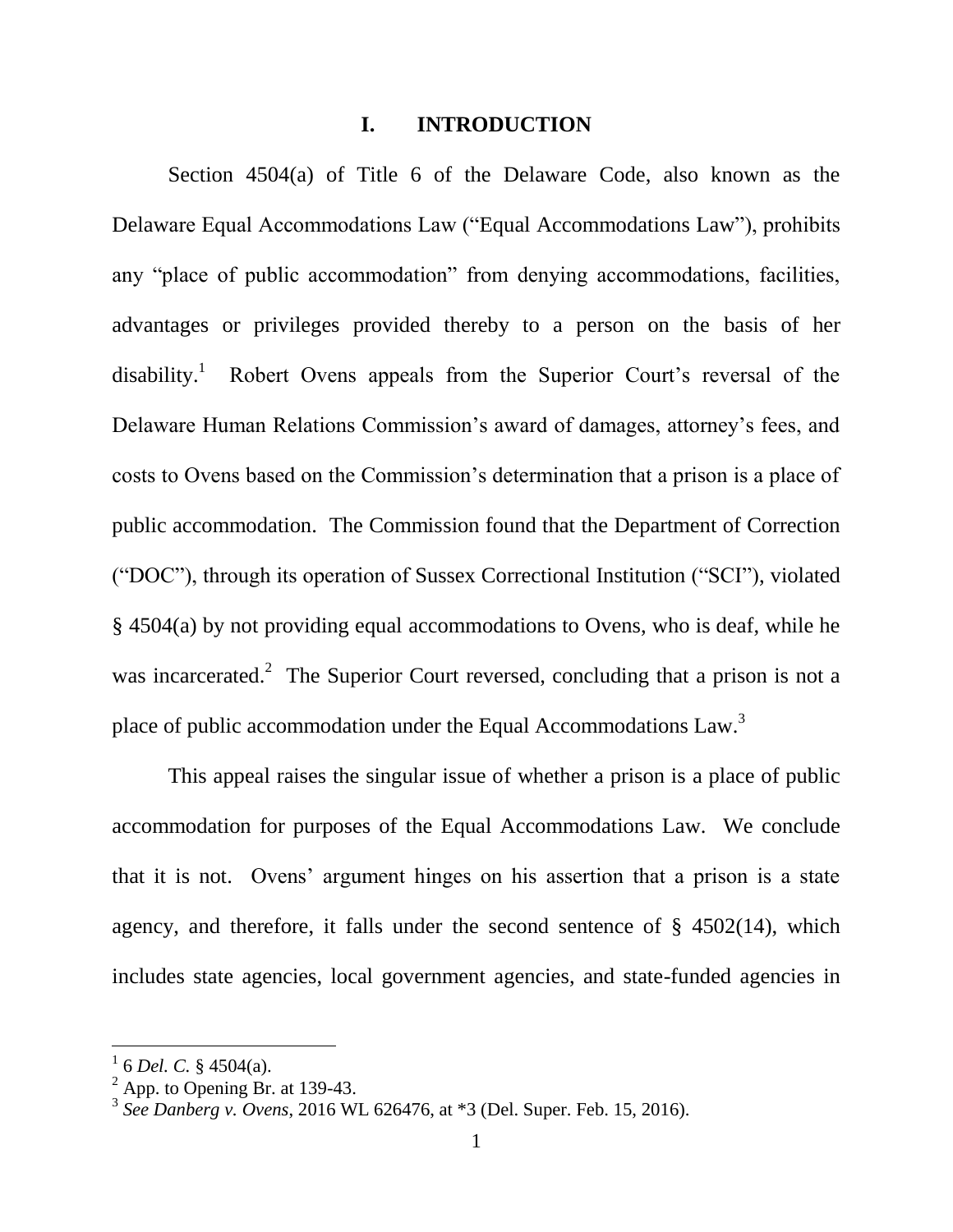the definition of a place of public accommodation. But, he ignores that the second sentence of § 4502(14) cannot be decoupled from the critical language in the first.

Under the language of  $\S$  4502(14), a "place of public accommodation," is defined as "any establishment which caters to or offers goods or services or facilities to, or solicits patronage from, the general public. This definition includes state agencies, local government agencies, and state-funded agencies performing public functions."<sup>4</sup> The second sentence of  $\S$  4502(14) incorporating state agencies into the definition of a public accommodation merely clarifies that if a state agency conducts operations that fall within the first sentence—catering to, offering goods, services, or facilities to, or soliciting patronage from the public—then that state agency is a place of public accommodation under the Equal Accommodations Law. A prison does not meet this core definition. Therefore, as the Superior Court properly held, a prison such as SCI is not a place of public accommodation under the Equal Accommodations Law. Accordingly, we affirm.

# **II. BACKGROUND AND PROCEDURAL HISTORY**<sup>5</sup>

Robert Ovens is deaf, and therefore, Ovens communicates primarily through American Sign Language and requires special accommodations, such as a text telephone device when making telephone calls. Ovens was incarcerated at SCI three separate times between May 12, 2010 and May 13, 2013. In late 2010,

<sup>4</sup> 6 *Del. C.* § 4502(14).

 $<sup>5</sup>$  The background information is taken from the record provided by the parties.</sup>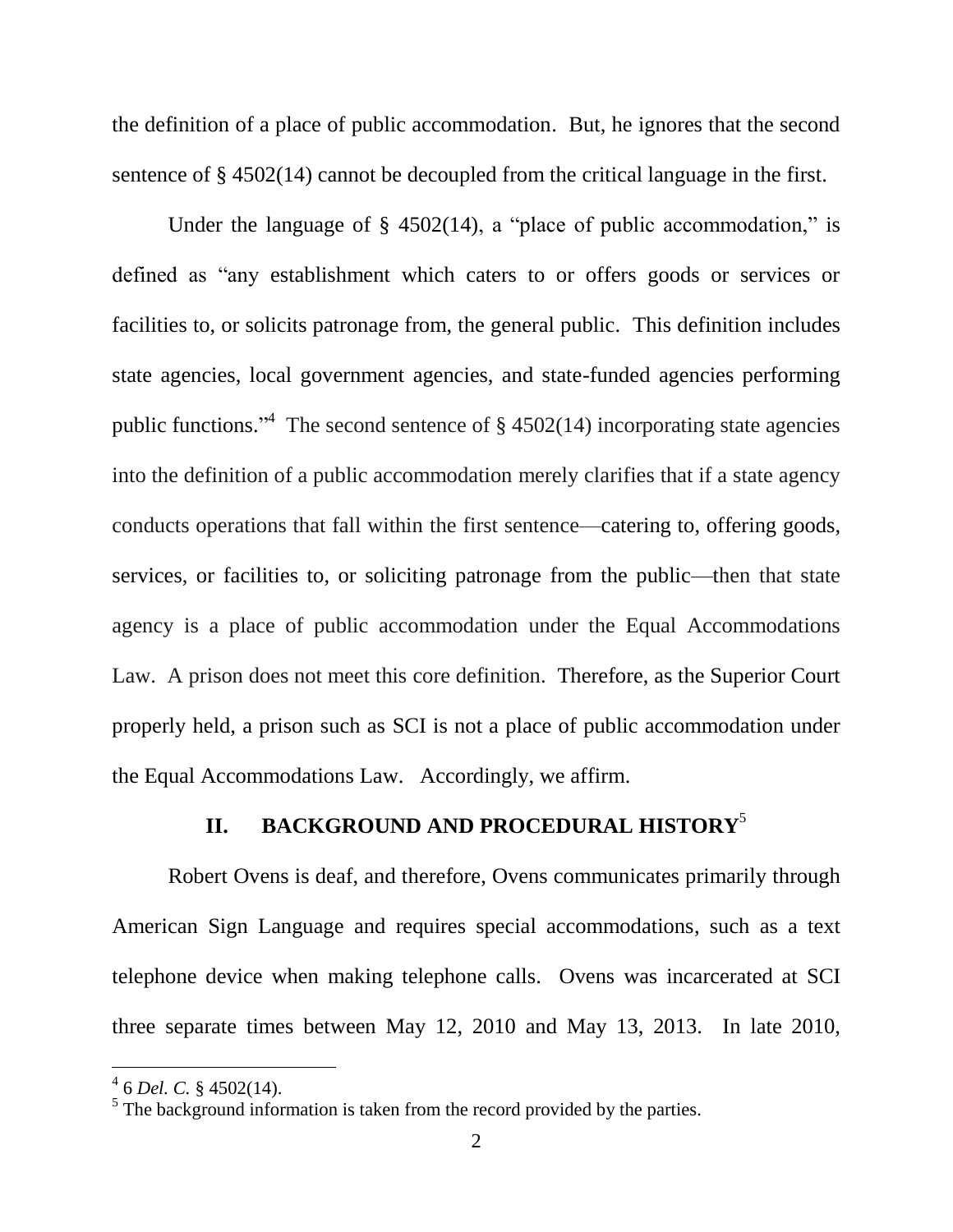Ovens filed a complaint with the Commission alleging that he was denied equal accommodations at SCI because of his deafness in violation of § 4504(a). Specifically, Ovens alleged that the DOC and Warden G.R. Johnson did not accommodate his deafness when they either denied, or provided him only restricted access to, the use of the text telephone device to make telephone calls. Ovens contended that he was required to request permission to use the text telephone by submitting a counselor's slip, while other inmates had free access to the telephones during their recreational periods. Additionally, Ovens alleged that the DOC and Warden Johnson did not accommodate his deafness when they failed to provide him with an interpreter for his anger management and substance abuse classes, and for his classification meetings.

 The Commission dismissed Ovens' complaint on grounds that it did not have subject matter jurisdiction, without further explanation. <sup>6</sup> Ovens appealed the dismissal to the Superior Court, which remanded the matter on October 26, 2011, instructing the Commission to articulate its basis for dismissing the complaint on jurisdictional grounds. On remand, the parties contested the jurisdictional issue, with the DOC and Warden Johnson moving to dismiss the complaint, arguing that SCI is not a place of public accommodation under the Equal Accommodations

 $<sup>6</sup>$  App. to Opening Br. at 91.</sup>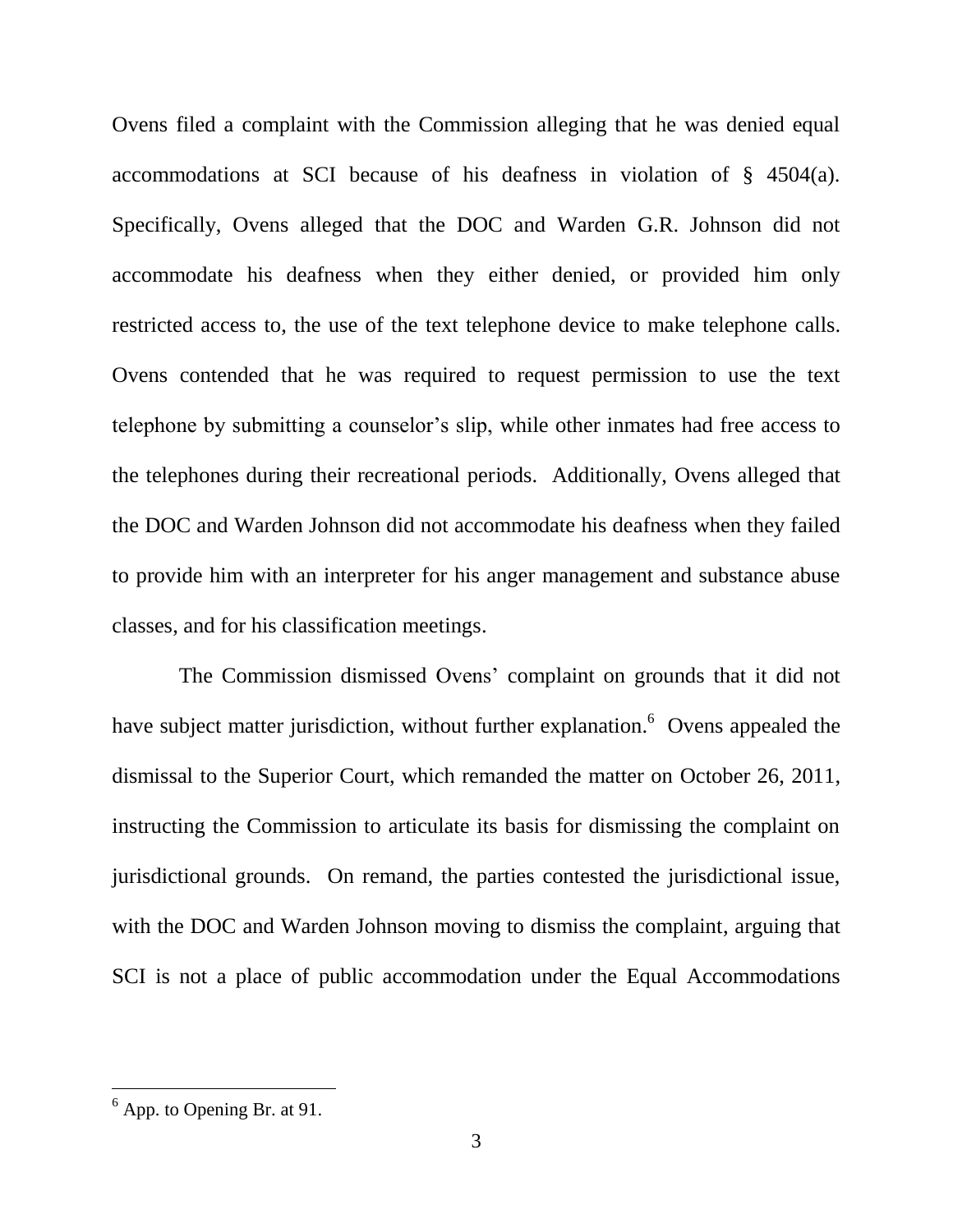Law and the Commission lacked jurisdiction to hear the claims. The Commission took the Motion to Dismiss under advisement while it conducted a hearing.

After the hearing on the jurisdictional issue, but before the Commission issued its ruling, the Superior Court issued its opinion in *Short v. State of Delaware*, in which it held that a prison is not a place of public accommodation under § 4502(14) because "[a] correction facility clearly does not fit within the statutory definition of a place of public accommodation. Correction facilities are designed specifically so that those people housed inside remain inside, and so those people outside of them are unable to gain access." 7 *Short* involved a transgender inmate at Baylor Women's Correctional Institution who petitioned for a name change to reflect the male identity the inmate embraced. $\delta$  The parties provided supplemental briefing to the Commission on the applicability of *Short* to Ovens' claims.

The Commission issued its Panel Decision and Order on December 16, 2014, concluding that, contrary to the Superior Court's ruling in *Short*, a prison was a place of public accommodation.<sup>9</sup> The Commission dismissed the Court's rationale in *Short*, explaining that the Court's "legal conclusion is not based upon a full and in-depth analysis of the issue," and that it was not conclusive authority

 $72014$  WL 11048190,  $*5$  (Del. Super. Aug. 5, 2014).

<sup>8</sup> *Id.* at \*1.

 $9^9$  App. to Opening Br. at 89-148.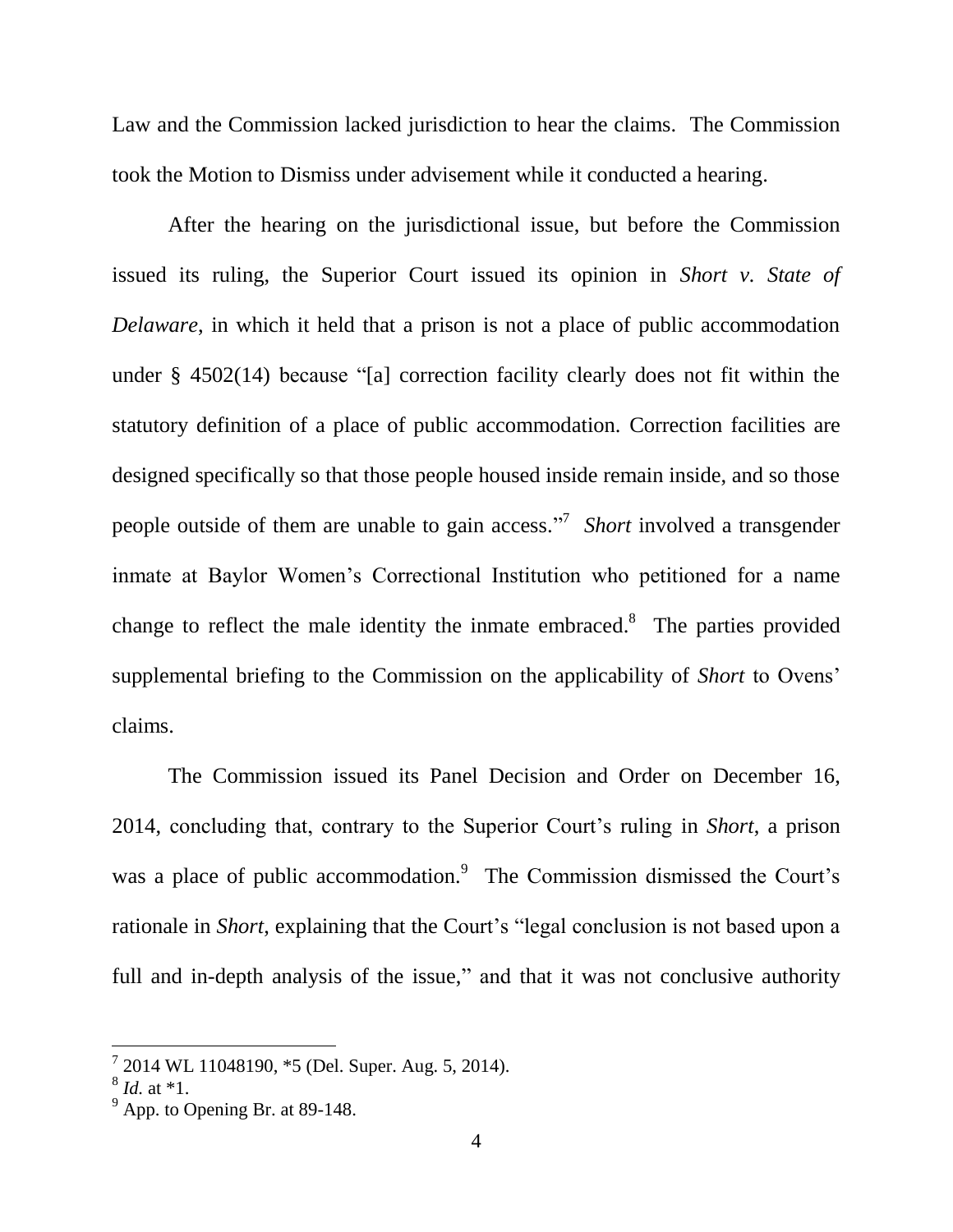because the decision was pending appeal.<sup>10</sup> Additionally, the Commission determined by a two to one vote that the DOC and Warden Johnson violated 6 *Del. C.* § 4504(a). The majority found that the Equal Accommodations Law was violated because Ovens had to wait additional periods of time to use the text telephone, and the DOC failed to provide him with an interpreter for his educational programs and his classification review.<sup>11</sup> The dissenting Commission member concluded that the Commission did not have subject matter jurisdiction over Ovens' complaint because a prison is not a place of public accommodation.<sup>12</sup>

The Superior Court reversed the Commission's decision, finding that the Commission erred in declining to follow the *Short* decision because it was "the leading authority on the issue," and "there was no urgent reason or clear manifestation of error to justify the Commission revisiting an issue already decided by the Delaware Superior Court."<sup>13</sup> This appeal followed.

### **III. ANALYSIS**

We review questions of law, including the interpretation of statutes, *de*  novo.<sup>14</sup> On appeal we address whether a prison constitutes a place of public

 $^{10}$  App. to Opening Br. at 141; *see Ovens*, WL 626476, at  $*3$ .

 $11$  App. to Opening Br. at 141-43. The Commission awarded Ovens \$25,000, imposed a civil penalty of \$2,500, awarded attorney's fees of \$29,088, and costs of \$1,315 to be paid to the Community Legal Aid Society, Inc.

<sup>&</sup>lt;sup>12</sup> *See* App. to Opening Br. at 149-51.

<sup>13</sup> *Ovens*, 2016 WL 626476 at \*3.

<sup>14</sup> *Rapposelli v. State Farm Mut. Auto. Ins. Co.*, 988 A.2d 425, 427 (Del. 2010).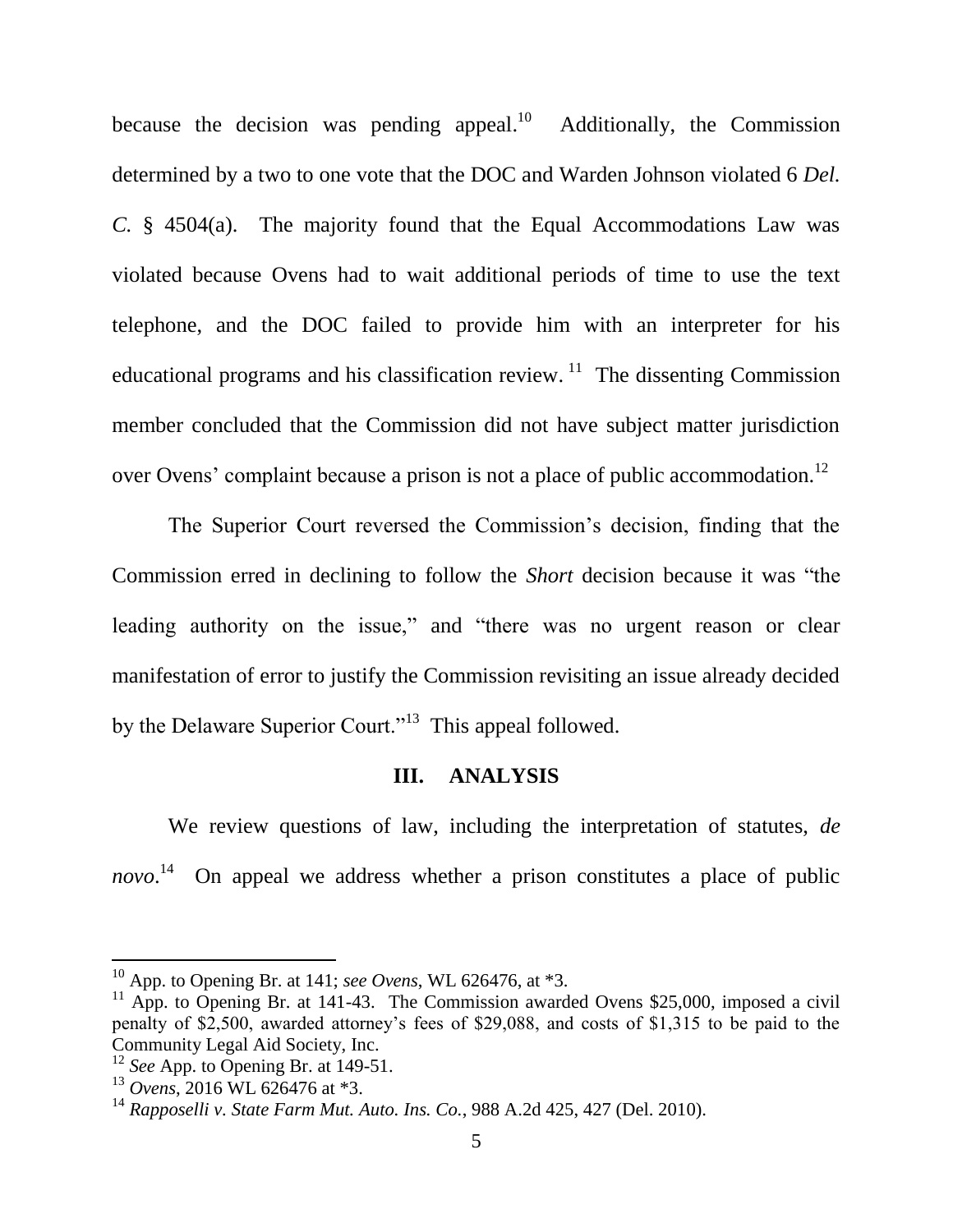accommodation as a matter of law under the language of Delaware's Equal Accommodations Law. If we find that it is not, we need go no further.

In deciding the question before us, we apply settled principles of statutory interpretation. They require that we give effect to the plain language of an unambiguous statute. $15$ 

Section 4504(a) provides, in pertinent part:

No person being the ... manager, director, supervisor, superintendent, agent or employee of any place of public accommodation, shall directly or indirectly refuse, withhold from or deny to any person, on the account of . . . disability . . . any of the accommodation, facilities, advantages or privileges thereof.<sup>16</sup>

Section 4502(14) defines a place of public accommodation as "any establishment which caters to or offers goods or services or facilities to, or solicits patronage from, the general public. This definition includes state agencies, local government agencies, and state-funded agencies performing public functions."<sup>17</sup>

On appeal, Ovens argues that the Superior Court erred in finding that SCI was not a place of public accommodation. Ovens bases his argument on the second sentence of  $\S$  4502(14), which says that the "definition" of a public accommodation "includes state agencies, local government agencies, and statefunded agencies."<sup>18</sup> Ovens focuses exclusively on this sentence, asserting that

<sup>15</sup> *See Hazout v. Tsang Mun Ting*, 134 A.3d 274, 278 (Del. 2016).

 $^{16}$  6 *Del. C.* § 4504(a).

<sup>17</sup> 6 *Del. C.* § 4502(14).

<sup>18</sup> *Id.*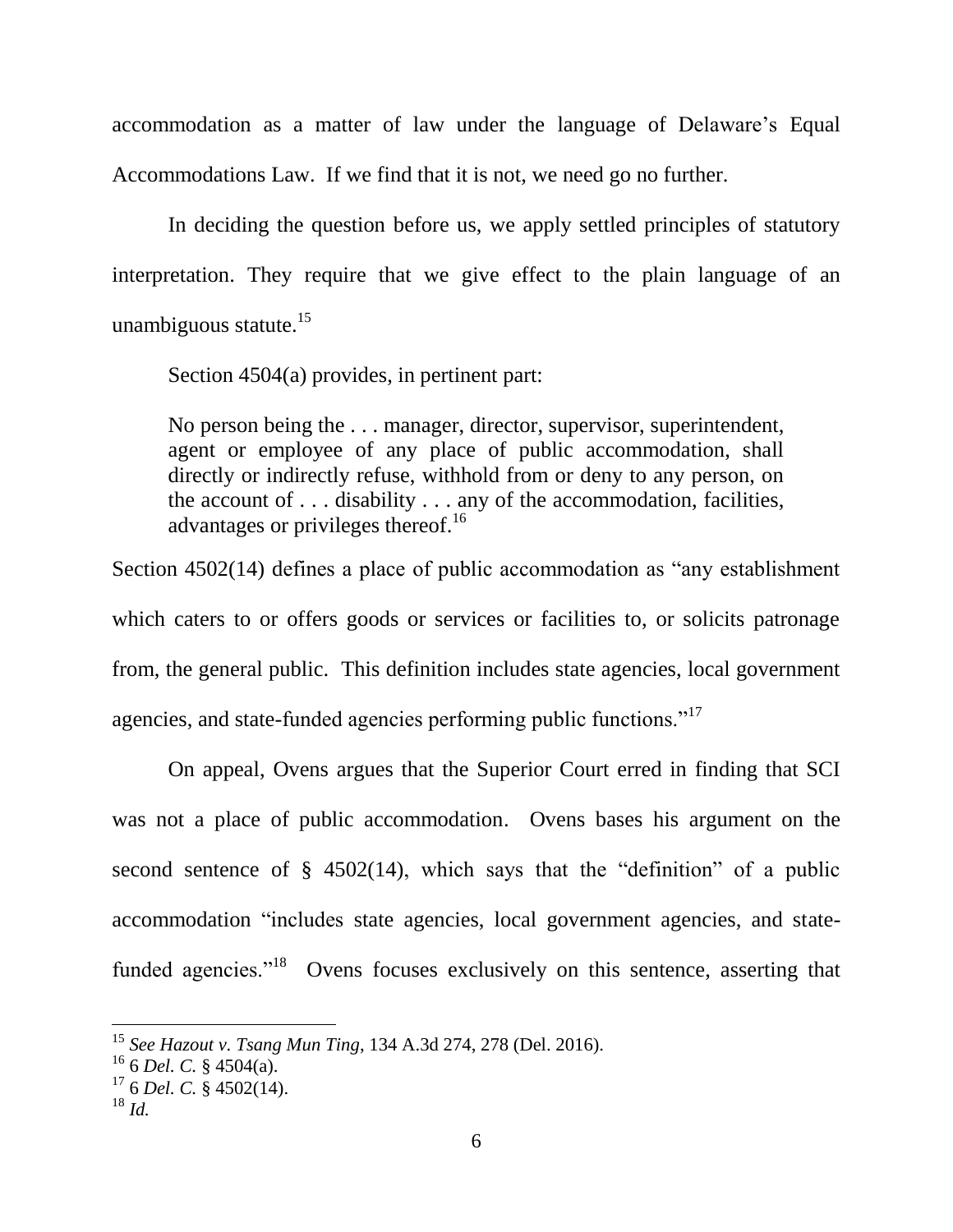because the DOC is a state agency that operates SCI, then it automatically constitutes a place of public accommodation under  $\S 4502(14).$ <sup>19</sup>

But, Ovens' interpretation of the statute ignores the key language defining what a public accommodation is. The core language of § 4502(14) provides that every public accommodation must be a place that "caters to or offers goods or services or facilities to, or solicits patronage from, the general public."<sup>20</sup> Thus, it is improper to decouple the latter sentence of  $\S$  4502(14), which includes state agencies, local government agencies, and state-funded agencies under the Equal Accommodations Law, from the core definition of a public accommodation.

The second sentence of § 4502(14) referring to state agencies simply makes clear that if a state agency conducts operations that fall within the first sentence specifically, catering to or offering goods or services or facilities to, or soliciting

<sup>&</sup>lt;sup>19</sup> Ovens argues that prisons are "public entities" covered under  $\S$  2000a of Title 42 of the Americans with Disabilities Act ("ADA"), and therefore, are places of public accommodation under § 4502(14) of Delaware's Equal Accommodations Law. But, the Equal Accommodations Law is written much differently than the ADA. Under the ADA, a "public accommodation" is defined broadly as a facility, operated by a private entity, whose operations affect commerce and fall within one of the enumerated categories listed in 42 U.S.C. § 12181(7). More importantly, the ADA covers public entities, such as state agencies, regardless of whether they are included in the definition of public accommodation. *See* 42 U.S.C. § 12132. The ADA is divided into three separate titles: Title I, covering employment; Title II, covering public entities, and; Title III, covering public accommodations, all of which are prohibited from discriminating on the basis of disability. The Equal Accommodations Law does not cover public entities broadly like the ADA, but rather, at its core § 4502(14) provides that places of public accommodation cannot discriminate, and a state agency is not a public accommodation unless it "caters to or offers goods or services or facilities to, or solicits patronage from, the general public." Thus, whether or not prisons constitute a "public entity" under the ADA using a different definition, does not make prisons a "place of accommodation" under the Equal Accommodations Law. <sup>20</sup> 6 *Del. C.* § 4502(14)*.*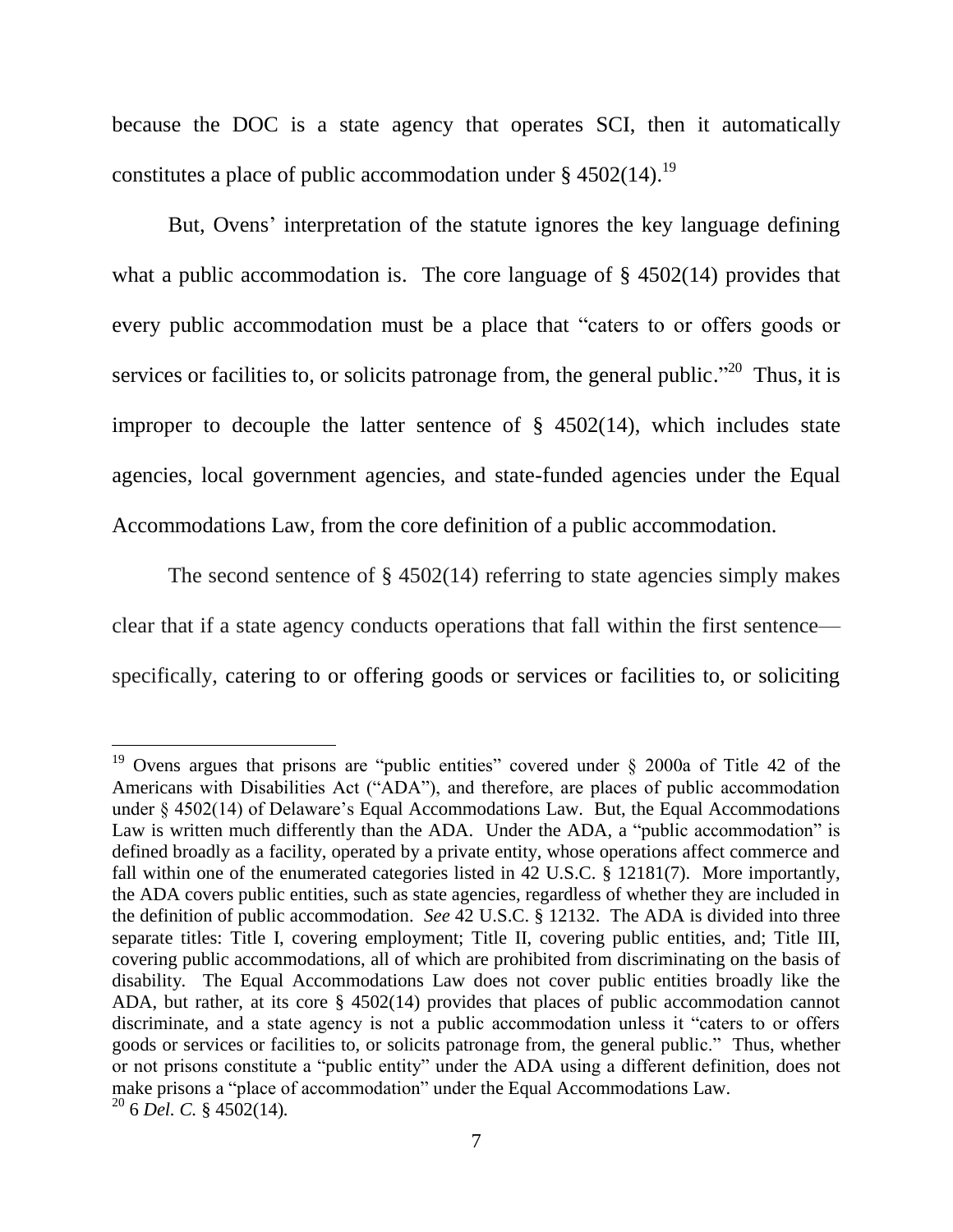patronage from, the general public—then that state agency is covered by the Equal Accommodations Law. For example, this could include state funded agencies such as the Delaware Division of Parks and Recreation, which operates State parks that provide services and rent out picnic pavilions and campsites, or the Delaware Division of the Arts, which operates public museums like the Biggs Museum of American Art.

A prison like SCI is inherently different from a park or museum, in that a prison is not designed to solicit or cater to the general public for its entertainment and recreational enjoyment. Despite that the DOC may be a state agency, the purpose of the DOC is not to provide inmate services and goods to the public, but rather, "to provide for the treatment, rehabilitation, and restoration of offenders as useful, law-abiding citizens within the community.<sup>"21</sup> SCI does not "cater[] to or offer[ ] goods or services or facilities to, or solicit[ ] patronage from, the general public," as required under the plain language of  $\S$  4502(14), <sup>22</sup> and thus, does not constitute a place of public accommodation for purposes of the Equal Accommodations Law.<sup>23</sup>

<sup>21</sup> 11 *Del. C.* § 6502(a).

<sup>22</sup> 6 *Del. C.* § 4502(14).

 $23$  As both parties made clear at oral argument, Ovens may have had a viable cause of action under either 42 U.S.C. § 12132 of the ADA or under 42 U.S.C. § 1983, but did not seek relief under those statutes. *See Pa. Dep't of Corr. v. Yeskey*, 524 U.S. 206, 209 (1998) (holding the ADA "unmistakably includes State prisons and prisoners within its coverage"). Both parties also discussed the reality that the DOC now has in place policies designed to meet its obligations under the ADA as to hearing-impaired inmates. App. to Ans. Br. at 40-46.